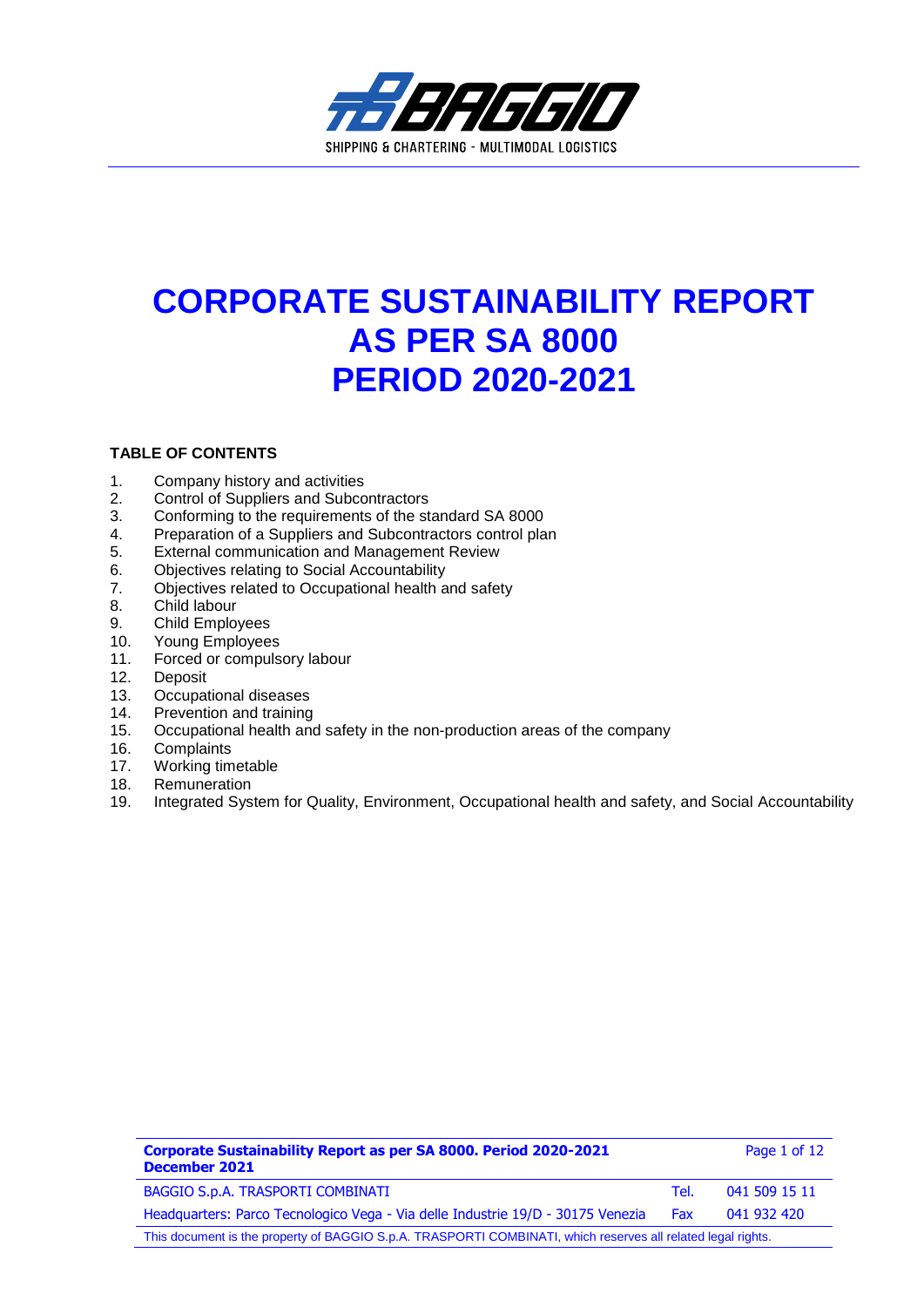

# **1. Company history and activities**

BAGGIO S.p.A. TRASPORTI COMBINATI, which for many years was registered in the Authorized Inter-provincial List of freight forwarders of Venice before its suppression, was established as a joint stock company on 5 January, 1994, but has its roots in much further back in time. It was indeed in 1934 that BAGGIO family established its first transport company (Fig. 1).

Today the organization carries out the typical shipping activities, coordinating, organizing and managing transport by road, rail, sea and air of all kinds goods, using vehicles owned by third parties. Its forwarding work takes in all continents.



**Fig. 1. Nineteen thirties, a BAGGIO truck**

In the last decade BAGGIO has experienced a remarkable growth, becoming a major industry player.

When this document was produced, BAGGIO has 13 employees (including 3 part-time).



**Fig. 2. Sea Service**

BAGGIO's work is summarized below.

In summary, the BAGGIO's work is divided into three production departments, each specialized in a particular sector according to the types described below:

- 1. Sea/Air Service,
- 2. Land Service,
- 3. Project Planning Service.

#### 1. **Sea/Air Service**

With its experience gained in the specific field of shipments, BAGGIO daily moves goods by container ships, conventional ships (e.g. in Fig. 2) and planes. Abroad, BAGGIO avails itself of an extensive network of corresponddents, which guarantees a high level of service and competitive prices.

A long, significant and specific experience in the shipping world allows BAGGIO to load complete vessels to and from all points of origin and destination.

| <b>Corporate Sustainability Report as per SA 8000. Period 2020-2021</b><br>December 2021                     | Page 2 of 12 |               |
|--------------------------------------------------------------------------------------------------------------|--------------|---------------|
| BAGGIO S.p.A. TRASPORTI COMBINATI                                                                            | Tel.         | 041 509 15 11 |
| Headquarters: Parco Tecnologico Vega - Via delle Industrie 19/D - 30175 Venezia                              | Fax          | 041 932 420   |
| This document is the property of BAGGIO S.p.A. TRASPORTI COMBINATI, which reserves all related legal rights. |              |               |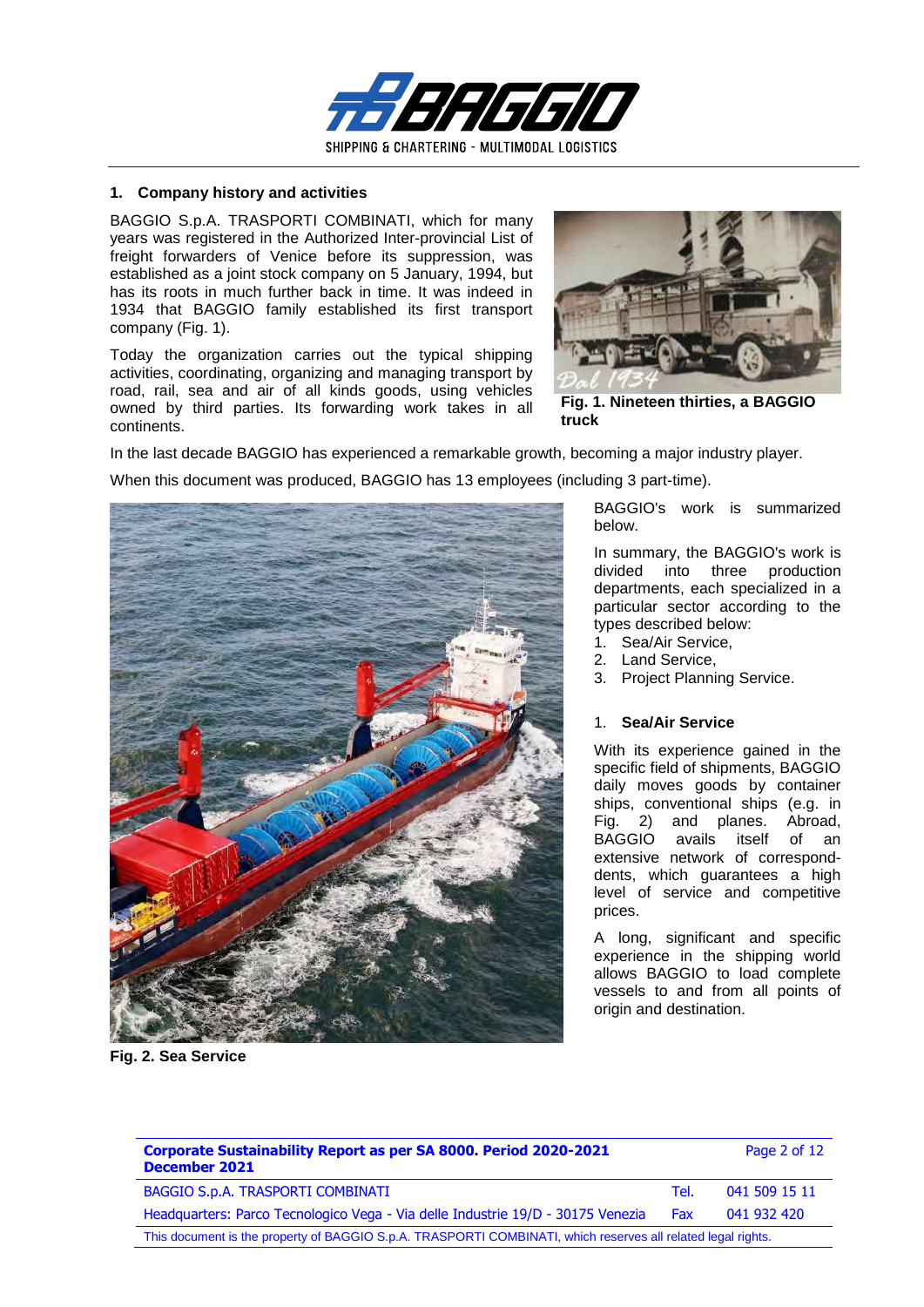

BAGGIO also cooperates with leading airlines and operators, offering air transport services to and from all destinations, both for small packages and for plant and equipment.

The services can be consolidated or use direct flights, depending on customers' needs.

BAGGIO also offers a combined sea/air service that successfully combines the cost-effectiveness of sea transport with the speed of air transport.

# **2. Land Service**

The Land Service is the typical transport on wheels that is carried out by BAGGIO exclusively by coordinating a network of third party hauliers able to reach all the countries of Europe (EC and non-EC) and Asia.

If necessary, making use of valid suppliers specialized in the sector, BAGGIO is able to move over-sized and over-weight loads by road, the so-called exceptional transports (e.g. in Fig. 3).



**Fig. 3. Land Service**

#### **3. Project Planning Service**



**Fig. 4. Project Planning Service**

| <b>Corporate Sustainability Report as per SA 8000. Period 2020-2021</b><br>December 2021                     | Page 3 of 12 |               |
|--------------------------------------------------------------------------------------------------------------|--------------|---------------|
| BAGGIO S.p.A. TRASPORTI COMBINATI                                                                            | Tel.         | 041 509 15 11 |
| Headquarters: Parco Tecnologico Vega - Via delle Industrie 19/D - 30175 Venezia                              | <b>Fax</b>   | 041 932 420   |
| This document is the property of BAGGIO S.p.A. TRASPORTI COMBINATI, which reserves all related legal rights. |              |               |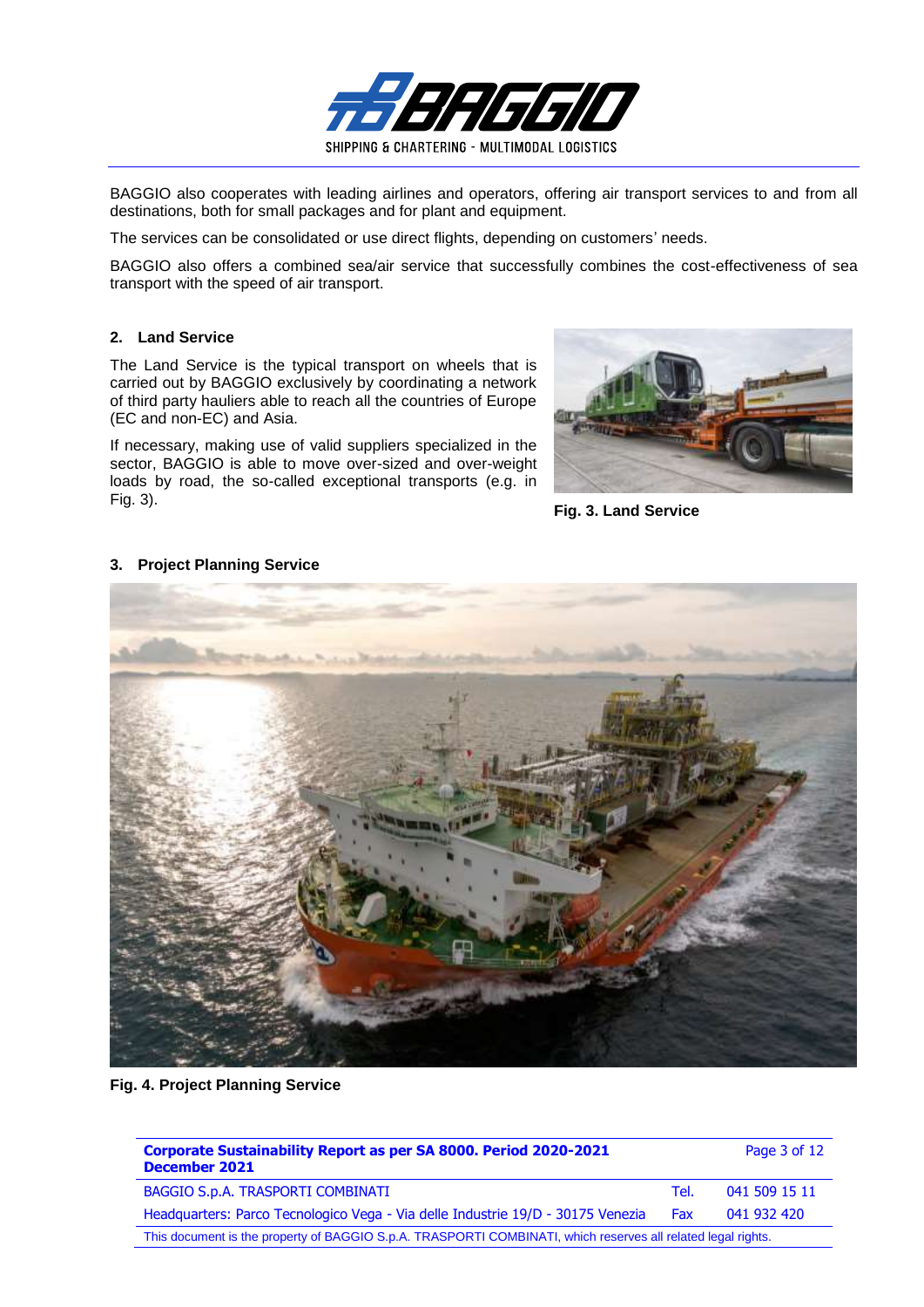

Given its long experience, acquired over the years in international freight forwarding and transportation, BAGGIO often receives commissions for genuine "turn-key projects based on door-to-door services".

These commissions can span even several years and, in addition to a work of various and continuous shipping and transport services (Sea / Land / Air) they also involve a continuous work of expediting (e.g. in Fig. 4).

In these cases, BAGGIO regularly places its own staff at the locations where the materials are received, to coordinate the landing at the port of destination, customs clearance and forwarding to the premises of the end receiver.

The clients are almost always construction companies and oil companies increasingly engaged in remote places in the world.

This corporate sector allows for medium-term planning, provides more security than others, and a continuity to our organization as a whole.



Lastly, the three services mentioned above can exploit the Ro-Ro (Rollon/Roll-off) as the transport mode.

The Ro-Ro service is the combined land-sea-land transport using trailers hired for the purpose (e.g. in Fig. 5).

Depending on the case, standard semitrailers can be used or lowered-deck trailers, equipped for oversized and overweight loads.

BAGGIO's customers are found worldwide.

#### **Fig. 5. Ro-Ro transport mode**

The organization vaunts significant customers in Italy, throughout Europe, North America (the United States), Middle East, the Arabian Peninsula and North Africa.

Our customers - both Italian and non - are companies belonging to various sectors and other shipping companies that rely on BAGGIO in mutual business relationships. The main sectors served include the following:

- Oil & Gas,
- Urban Mobility,
- Civili and Port Infrastructure,
- Power Generation and Transmission,
- Renewable Energy,
- Mining and Metals,
- Commodities,
- Shipbuilding.

Except in wholly exceptional cases, the offer is not addressed to individuals.

| <b>Corporate Sustainability Report as per SA 8000. Period 2020-2021</b><br>December 2021                     |            | Page 4 of 12  |
|--------------------------------------------------------------------------------------------------------------|------------|---------------|
| BAGGIO S.p.A. TRASPORTI COMBINATI                                                                            | Tel.       | 041 509 15 11 |
| Headquarters: Parco Tecnologico Vega - Via delle Industrie 19/D - 30175 Venezia                              | <b>Fax</b> | 041 932 420   |
| This document is the property of BAGGIO S.p.A. TRASPORTI COMBINATI, which reserves all related legal rights. |            |               |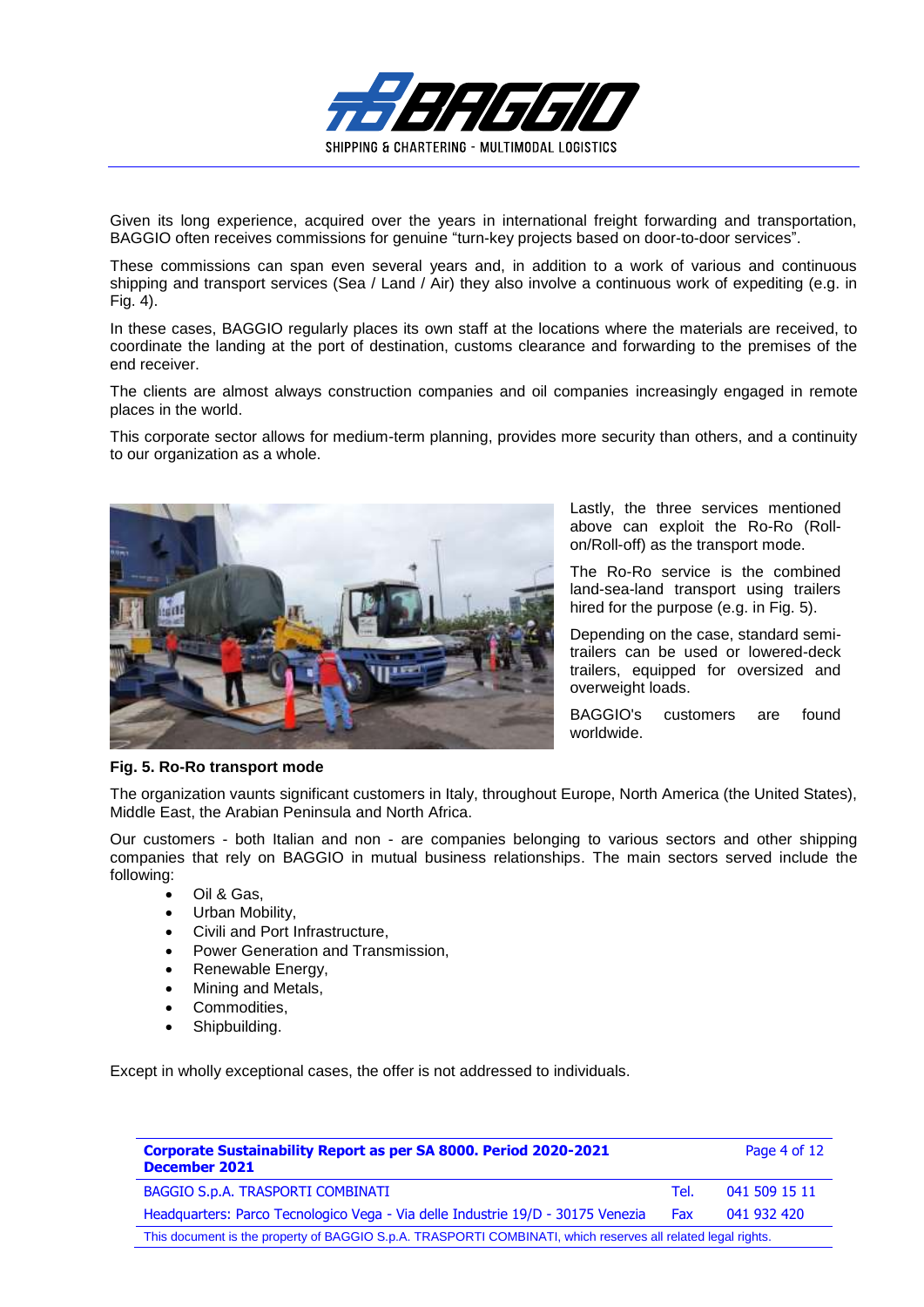

PROCUREMENT therefore regards:

- freight-forwarding services with various means;
- road haulage services;
- trailer freight services;
- services at customs;
- port services;
- goods transport services by sea and air;
- insurance services of various types;
- other (management and maintenance/remote updating of the company's information system, hardware and software, consulting services, etc.).

BAGGIO operates on one shift, 5 days per week from Monday to Friday.

The tasks of the employees are mostly office work and contacting external personnel (especially via e-mail and telephone) who are customers, suppliers and correspondents.

BAGGIO initially adopted a **Social Accountability management system in conformity with the SA 8000:2008 standard**, and carried out in May 2017 the transition to the new SA 8000:2014 standard. This system is part of a broader integrated system (SI "Sistema Integrato") in which also the aspects related to Quality, Environment, Occupational health and safety are managed.

In the phase of **system planning**, attention was paid to the involvement of the key stakeholders so that they could actively participate in implementing the Social Accountability system together with the company's Management.

The involvement of **company's staff**, and their participation in the implementation of the SI, were made possible thanks to numerous moments devoted to spreading information, awareness and training, organized during working hours, and dedicated to describing the standards, their requirements and their practical impact on corporate life.

Two other categories of interested parties that BAGGIO believes strategic in applying the SA 8000 standard, are **Customers** and **Suppliers**: the attention that we reserve to the needs of our customers is reflected in the commitment to respect towards human resources across the whole service-delivery cycle - a value to which the market places increasingly greater importance.

### **2. Control of Suppliers and Subcontractors**

In complying with the SA 8000 standard, attention has been paid to the ability of Suppliers and Subcontractors to meet the requirements of the standard, not only because it is expressly required by the standard itself, but because of the real possibility - involving players up the production supply chain - to extend the respect of fundamental recognized principles to an international level.

The difficulty in receiving fully reliable information on the social accountability policy directly from Suppliers has led the company to seek information on their compliance with the requirements of the standards from other sources, to build a complete map of the criticality of our Suppliers. This has involved sending many requests for information to several organizations regarding how they manage issues relating to the workers' conditions and rights.

**The implementation of the Social Accountability system** has thus continued, passing through the following stages:

- adaptation to the requirements of the SA 8000 standard:
- establishment of a control plan Suppliers and Subcontractors:
- Review of management and external communication;
- setting several objectives relating to Social Accountability and Occupational health and safety.

| <b>Corporate Sustainability Report as per SA 8000. Period 2020-2021</b><br>December 2021                     |            | Page 5 of 12  |  |
|--------------------------------------------------------------------------------------------------------------|------------|---------------|--|
| BAGGIO S.p.A. TRASPORTI COMBINATI                                                                            | Tel.       | 041 509 15 11 |  |
| Headquarters: Parco Tecnologico Vega - Via delle Industrie 19/D - 30175 Venezia                              | <b>Fax</b> | 041 932 420   |  |
| This document is the property of BAGGIO S.p.A. TRASPORTI COMBINATI, which reserves all related legal rights. |            |               |  |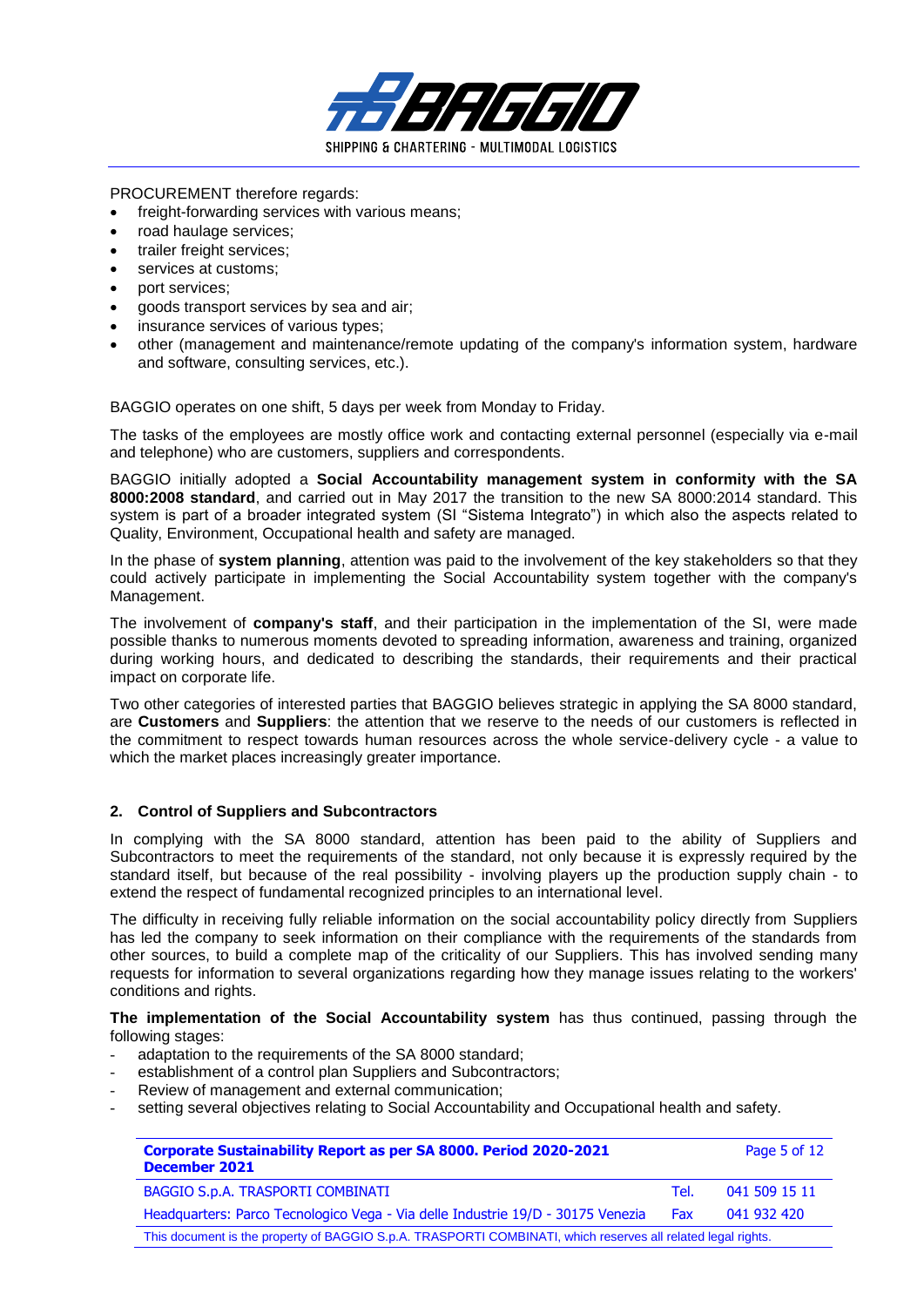

## **3. Conforming to the requirements of the standard SA 8000**

- **Child Labour:** the organization uses only workers who are at least 16 years and who are not under the obligation of compulsory education. The company does not use, and does not permit the use of, child labour.
- **Forced labour:** all those who the company employs work voluntarily.
- **Health and safety:** safety is placed firmly at the centre of the company to ensure a safe and healthy workplace for workers or anyone else who might be involved in the company's activities. Suitable resources are allocated to favour the prevention of accidents or other causes of hazards.
- **Freedom of association and right to collective bargaining:** all workers is respected have the freedom to form or join trade unions of their choice, and the right to collective bargaining.
- **Discrimination:** equal opportunities are guaranteed to those who work in the company, and no form of discrimination is allowed.
- **Disciplinary procedures:** a disciplinary code is in effect that describes the existing disciplinary practices, which aim, in the respect for personal integrity, to promote respect and spirit of collaboration among workers.
- **Working hours:** the ordinary working week is 39 hours, in keeping with the provisions of the National Collective Agreement. Overtime is carried out only in exceptional circumstances and for a short period.
- Remuneration: all workers receives remuneration commensurate to the quantity and quality of their work, and in all cases sufficient to assure a dignified quality of life.

#### **4. Preparation of a Suppliers and Subcontractors control plan**

BAGGIO has defined and implemented procedures for the selection of Suppliers based on their ability to meet the requirements of the standard, and the means of implementing the internal review as a Management tool to periodically test the effectiveness of the implemented system against the requirements of the rule, assessing its suitability and appropriateness.

#### **5. External communication and Management Review**

BAGGIO has adopted an external communication plan to make the data concerning the company's performance regularly known to the parties. The employees have been notified that they can all submit complaints to the certification body or to the SAAS (Social Accountability Accreditation Services) should actions or behaviours of the company not comply with the standard SA 8000. This document is also drafted to meet external communication requirements. In addition to providing Management with a useful tool for internal review, this document helps the various stakeholders understand the company's policy for Social Accountability and the nature of the real commitments that BAGGIO has taken on, certifying its system in accordance with the SA 8000 standard.

In order to ensure the opportunity to contact the certification body or the SAAS and submit comments, the addresses are listed below.

| <b>Corporate Sustainability Report as per SA 8000. Period 2020-2021</b><br>December 2021                     |            | Page 6 of 12  |
|--------------------------------------------------------------------------------------------------------------|------------|---------------|
| BAGGIO S.p.A. TRASPORTI COMBINATI                                                                            | Tel.       | 041 509 15 11 |
| Headquarters: Parco Tecnologico Vega - Via delle Industrie 19/D - 30175 Venezia                              | <b>Fax</b> | 041 932 420   |
| This document is the property of BAGGIO S.p.A. TRASPORTI COMBINATI, which reserves all related legal rights. |            |               |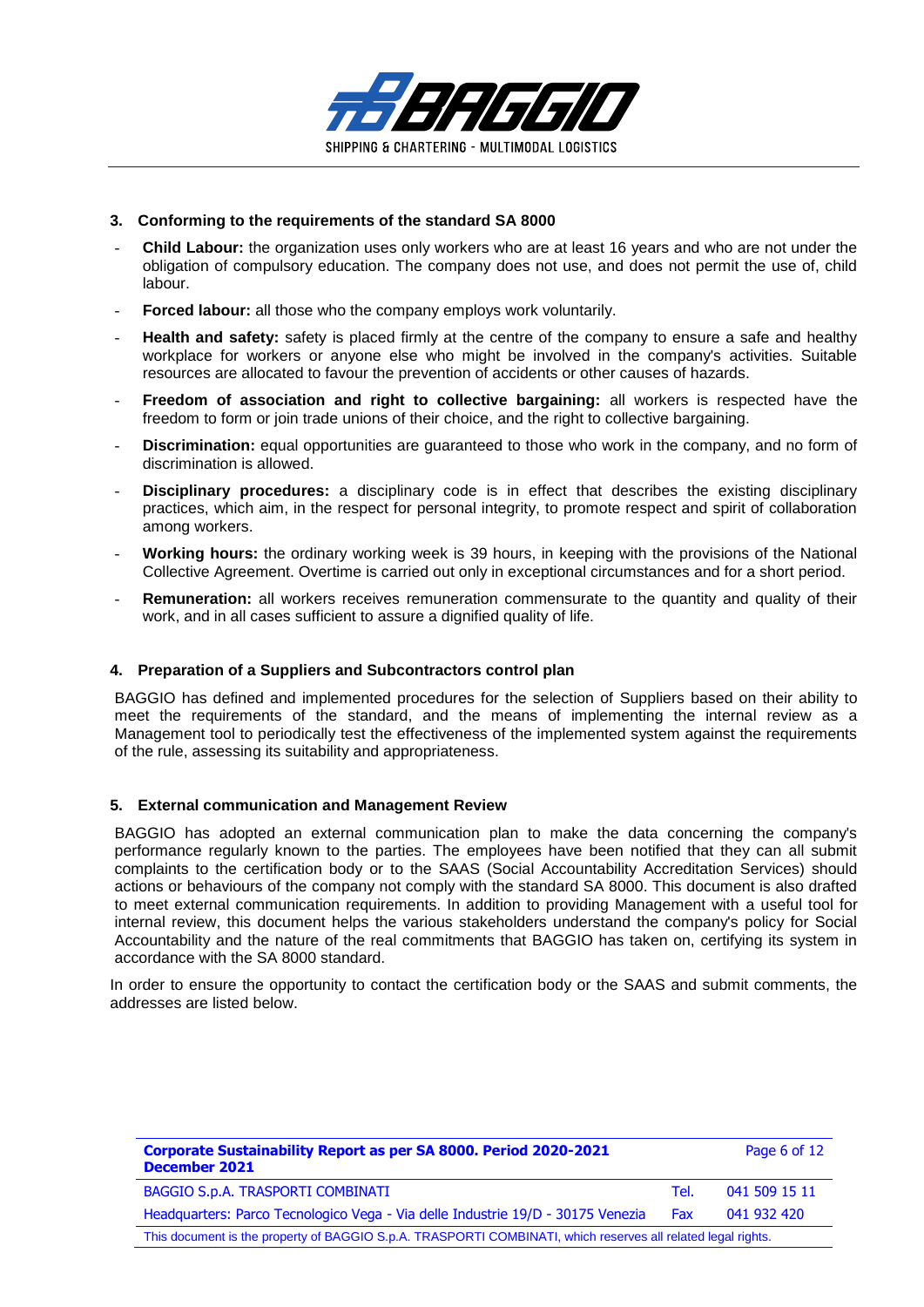

SGS ITALIA S.p.A. Via Colombara 115 30176 Malcontenta Venezia Italy Tel. +39 041 290 25 09 e-mail: [sa8000@sgs.com](mailto:sa8000@sgs.com) [laura.ligi@sgs.com](mailto:laura.ligi@sgs.com)

SAAS - Social Accountability Accreditation Services 9 East 37<sup>th</sup> Street, 10<sup>th</sup> Floor New York, NY 10016 USA Tel. +1 212 684 14 14 e-mail: [info@sa-intl.org](mailto:info@sa-intl.org)

There have been, and there are, many internal Management Reviews at BAGGIO. To facilitate the Reviews, a set of significant and relevant indicators has been defined which can highlight the achievement of targets and the definition of further objectives.

The indicators used in the internal Review are the backbone of this document, which the management has chosen as a privileged form of communicating data and information regarding the company's performance to the standard's requirements.

## **Below our goals for 2021 regarding Social Accountability and Occupational health and safety.**

## **6. Objectives relating to Social Accountability**

- 1. Maintenance of certification to the SA8000:2014 standard.
- 2. Continuing monitoring of Suppliers with regard to their compliance with the SA 8000 standard, with particular attention to Asian Suppliers (e.g. India).
- 3. Further depletion of leave/holidays by employees, remaining from previous years, also following a specific holiday plan for the summer period, to be created also according to the trend of the pandemic from Covid-19.
- 4. Continuing the monitoring of overtime use.

BAGGIO is also committed to managing the personnel and its activities in respect of the points shown in the following table (**SA 8000 Principles**).

|  | <b>CHILD LABOUR</b><br>not to employ<br>persons under the<br>age of 16<br>to ensure under<br>18s receive<br>qualified training | Do not use child labour in making any product or providing any services,<br>where child labour is taken to mean the employment of persons under<br>the age of 16 who are unable to go to school and/or have a lifestyle<br>appropriate to them. Ensure that any under-age workers are in a<br>condition for learning, professional growth and development, suitable<br>health and safety and relevant training. |
|--|--------------------------------------------------------------------------------------------------------------------------------|-----------------------------------------------------------------------------------------------------------------------------------------------------------------------------------------------------------------------------------------------------------------------------------------------------------------------------------------------------------------------------------------------------------------|
|  |                                                                                                                                | This means respecting the ILO Conventions 138, ILO 182 and<br>Recommendation 146, as well as Legislative Decree No. 345/1999<br>supplemented by Legislative Decree No. 262/2000, Law 25/1955, Law<br>977/1967 and Law 451/1994.                                                                                                                                                                                 |

| <b>Corporate Sustainability Report as per SA 8000. Period 2020-2021</b><br>December 2021                     | Page 7 of 12 |               |
|--------------------------------------------------------------------------------------------------------------|--------------|---------------|
| BAGGIO S.p.A. TRASPORTI COMBINATI                                                                            | Tel.         | 041 509 15 11 |
| Headquarters: Parco Tecnologico Vega - Via delle Industrie 19/D - 30175 Venezia                              | Fax          | 041 932 420   |
| This document is the property of BAGGIO S.p.A. TRASPORTI COMBINATI, which reserves all related legal rights. |              |               |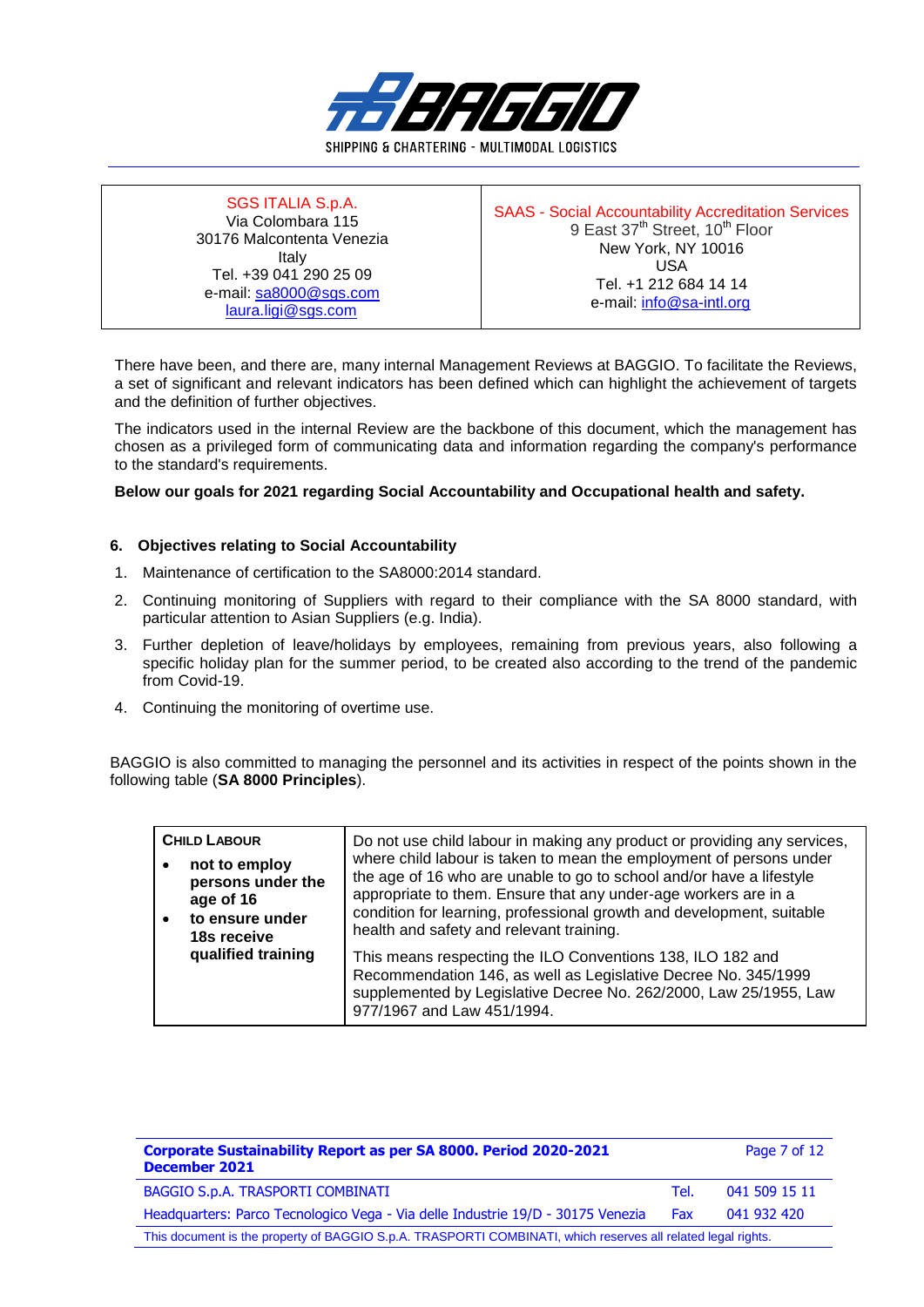

SHIPPING & CHARTERING - MULTIMODAL LOGISTICS

| <b>FORCED LABOUR</b><br>not employ those<br>who are not free to<br>terminate their<br>employment<br>contracts by law         | Do not use non-volunteers (prisoners, people who owe the company<br>money), who undergo non-legal restrictions to their freedom to withdraw<br>from work (confiscation of documents, salaries not paid and kept as<br>deposits), and who are not protected by a form of contract.<br>This means respecting the ILO Conventions 29, ILO 105, as well as Law<br>300/1970, Law 108/1990, Law 297/1982, and Legislative Decree No.<br>152/1997. It means not using illegal labour, especially in the form of                                                                                                                                                                                                                   |
|------------------------------------------------------------------------------------------------------------------------------|----------------------------------------------------------------------------------------------------------------------------------------------------------------------------------------------------------------------------------------------------------------------------------------------------------------------------------------------------------------------------------------------------------------------------------------------------------------------------------------------------------------------------------------------------------------------------------------------------------------------------------------------------------------------------------------------------------------------------|
| <b>HEALTH AND SAFETY</b><br>ensure a safe<br>$\bullet$<br>working<br>environment                                             | illegal hiring, and ensuring, within the law, the use of permits by Workers.<br>Guarantee workers a safe and healthy working environment with suitable<br>services and tools for the control and protection of materials and<br>hazardous situations in accordance with existing regulations. Hence, the<br>obtaining of BS OHSAS 18001 certification as a guarantee of continuous<br>improvement, and then the transition to the standard UNI ISO 45001<br>carried out successfully in October 2020. If canteens and accommodation<br>are provided to Employees, these must be healthy, safe and compliant<br>with local regulations regarding environment and safety.                                                    |
|                                                                                                                              | This means respecting the ILO Convention 155, as well as Legislative<br>Decree No. 81/2008, Law 638/1983, Legislative Decree No. 493/1996,<br>EEC Directive 89/391 EEC Directive 94/33, and EEC Directive 91/383.<br>Specifically, following the contents of Legislative Decree No. 81/2008<br>means conforming to this requirement. It is necessary to pay attention to<br>the proper use of PPE, where required, the presence at the workplace of<br>the emergency team and safeguards (fire extinguishers, First-Aid box),<br>professionally perform risk analysis and training which is understandable<br>and effective for all workers, and undertake corrective actions following<br>reports and recommendations.    |
| <b>REMUNERATION</b><br>assure their<br>$\bullet$<br>workers receive<br>salaries that allow<br>them a dignified<br>life-style | Guarantee its workers wages which comply with all relevant local laws,<br>including those on minimum wages, and which allow them to live in<br>dignity.<br>This means respecting the ILO Conventions 100, ILO 131, as well as<br>Law 300/1970, Law 297/1982, Law 863/1984, Law 230/1962, and Law<br>92/2012.                                                                                                                                                                                                                                                                                                                                                                                                               |
| <b>FREEDOM OF</b><br><b>ASSOCIATION</b><br>do not prohibit,<br>impede or penalize<br>trade-union<br>activities               | Guarantee workers the freedom to be part of trade union associations if<br>they wish, and to negotiate publicly and according to law, without fear of<br>interference or restrictions.<br>This means respecting the ILO Conventions 87, ILO 135, ILO 98 and<br>Law 300/1970, the inter-confederal agreement on the creation of unitary<br>union representatives 20/12/1993, EEC 09/12/89.<br>In practice, the freedom to join a union must be ensured not by exerting<br>pressure on those who join, not discriminating them in the tasks and<br>development processes, recognizing the elected representatives as<br>privileged partners, providing them with the places and time to carry out<br>trade union activities. |

| <b>Corporate Sustainability Report as per SA 8000. Period 2020-2021</b><br>December 2021                     | Page 8 of 12 |               |
|--------------------------------------------------------------------------------------------------------------|--------------|---------------|
| BAGGIO S.p.A. TRASPORTI COMBINATI                                                                            | Tel.         | 041 509 15 11 |
| Headquarters: Parco Tecnologico Vega - Via delle Industrie 19/D - 30175 Venezia                              | Fax          | 041 932 420   |
| This document is the property of BAGGIO S.p.A. TRASPORTI COMBINATI, which reserves all related legal rights. |              |               |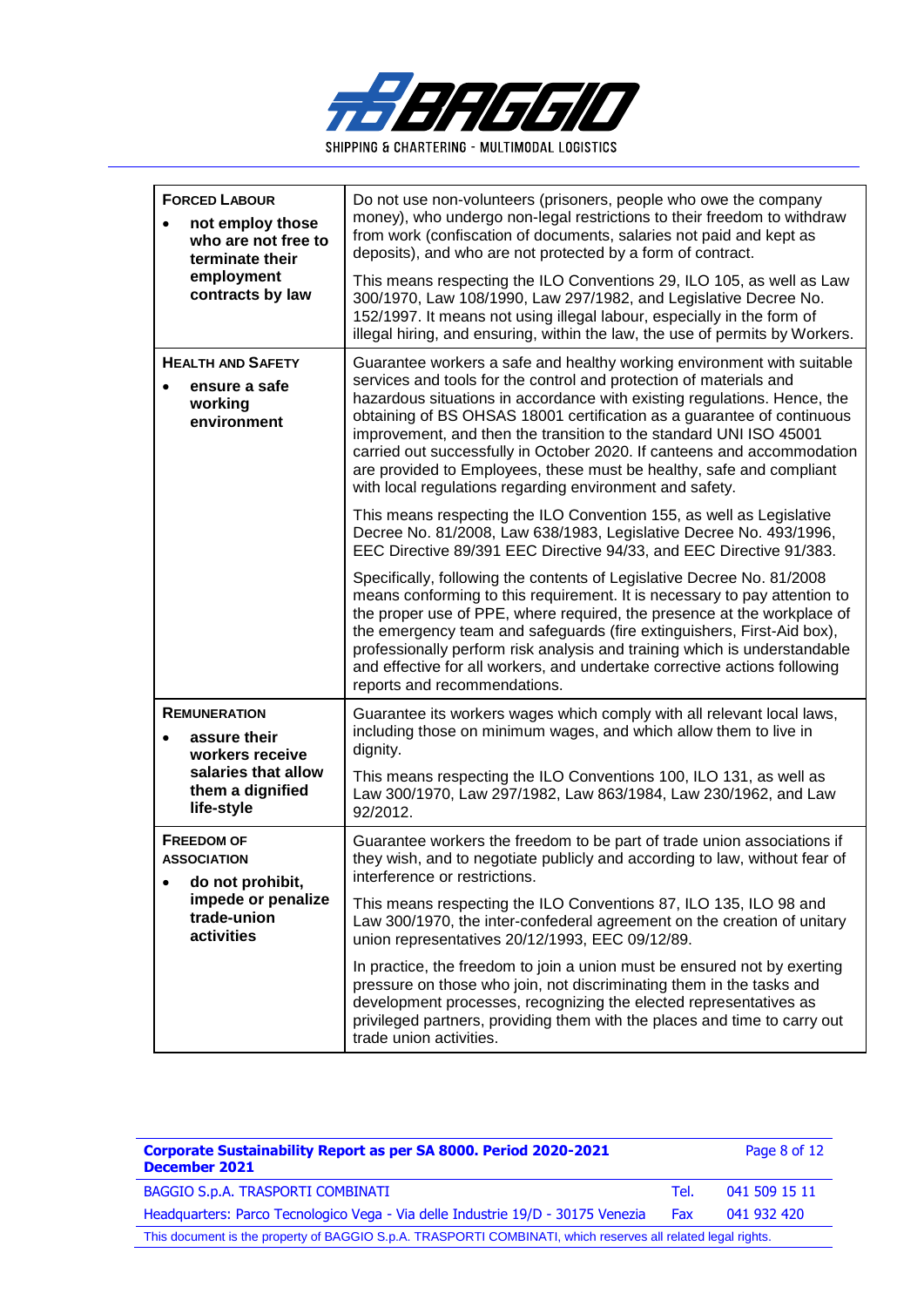

SHIPPING & CHARTERING - MULTIMODAL LOGISTICS

| <b>DISCRIMINATION</b><br>select workers<br>based on skills and<br>abilities<br>treat all workers<br>$\bullet$ |                                                                                        | Select the workers regardless of age, sex, race, religion, political beliefs<br>and spiritual orientations. Employ workers based on their job skills,<br>avoiding all discrimination. It is necessary to guarantee equal gender<br>opportunities with no differentiation between those of different religion,<br>race, political or spiritual orientation.                                                                                                                                       |
|---------------------------------------------------------------------------------------------------------------|----------------------------------------------------------------------------------------|--------------------------------------------------------------------------------------------------------------------------------------------------------------------------------------------------------------------------------------------------------------------------------------------------------------------------------------------------------------------------------------------------------------------------------------------------------------------------------------------------|
|                                                                                                               | equally, offering<br>them equal<br>opportunities and<br>conditions                     | This means respecting the ILO Conventions: 100, 111, and 159, the UN<br>Convention on the elimination of all forms of discrimination against<br>women, as well as Law 300/1970, Law 903/1977, Law 125/1991, Law<br>40/1998, Law 53/2000, Legislative Decree No. 151/2001, EEC Directive<br>75/117, EEC Directive 76/207, and Law 108/1990.                                                                                                                                                       |
|                                                                                                               |                                                                                        | Avoid the two most common types of discrimination by the Management:<br>that of not giving women leadership roles unless out of proven and<br>indisputable merits and skills, and that of taking on immigrants only at<br>lower levels despite their level of education and language proficiency.<br>BAGGIO is also committed to acting against discrimination between<br>workers: by race, religion, geographical origin, to be discouraged through<br>specific training and other initiatives. |
| $\bullet$                                                                                                     | <b>DISCIPLINARY PRACTICES</b><br>show respect for<br>workers in actions,<br>words, and | BAGGIO undertakes to treat all workers with dignity and respect, strictly<br>excluding the use of any type of unusual and/or corporal disciplinary<br>practice. The disciplinary practices of suppliers must comply with all<br>applicable local laws and regulations for workers in use.                                                                                                                                                                                                        |
|                                                                                                               | behaviour                                                                              | This means respecting the ILO Convention 29 and Law 758/1994.                                                                                                                                                                                                                                                                                                                                                                                                                                    |
|                                                                                                               |                                                                                        | Attention should be given to phenomena of "mobbing", i.e. psychological<br>pressure and conditioning with verbal and gestural allusions, to not to use<br>as "punishing tools" unfavourable working conditions, and to not hastily<br>and simplistically adopt disciplinary practices.                                                                                                                                                                                                           |
|                                                                                                               | <b>WORKING TIMETABLE</b><br>do not make staff<br>work more than 40<br>hours a week or  | Working hours must comply with the number of hours required by the<br>national labour agreement; overtime, when necessary, should be<br>rewarded in appropriately and not exceed 12 hours per week. Employees<br>must still be guaranteed at least one day off a week.                                                                                                                                                                                                                           |
|                                                                                                               | ask for more than<br>12 hours' overtime,<br>agreed with the<br>workers                 | This means respecting the ILO Conventions 98 and 181, and Law<br>300/1970, Law 196/1997, Law 264/1958, Law 409/1998 and Law<br>92/2012.                                                                                                                                                                                                                                                                                                                                                          |
|                                                                                                               | do not make a habit<br>of ask for overtime<br>work                                     | It is important to plan the work carefully, seeking to streamline processes,<br>to fully forecast the required staff, so as not to force employees to work<br>excessive overtime and to ensure they can enjoy their planned time off.                                                                                                                                                                                                                                                            |
|                                                                                                               | <b>INTEGRITY IN BUSINESS</b>                                                           | All BAGGIO's workers must conduct honest and fair behavior in all<br>aspects of the work, and demand the same behavior from each<br>participant.                                                                                                                                                                                                                                                                                                                                                 |
|                                                                                                               |                                                                                        | This means respecting Law 190/2012.                                                                                                                                                                                                                                                                                                                                                                                                                                                              |

| <b>Corporate Sustainability Report as per SA 8000. Period 2020-2021</b><br><b>December 2021</b>              | Page 9 of 12 |               |
|--------------------------------------------------------------------------------------------------------------|--------------|---------------|
| BAGGIO S.p.A. TRASPORTI COMBINATI                                                                            | Tel.         | 041 509 15 11 |
| Headquarters: Parco Tecnologico Vega - Via delle Industrie 19/D - 30175 Venezia                              | Fax          | 041 932 420   |
| This document is the property of BAGGIO S.p.A. TRASPORTI COMBINATI, which reserves all related legal rights. |              |               |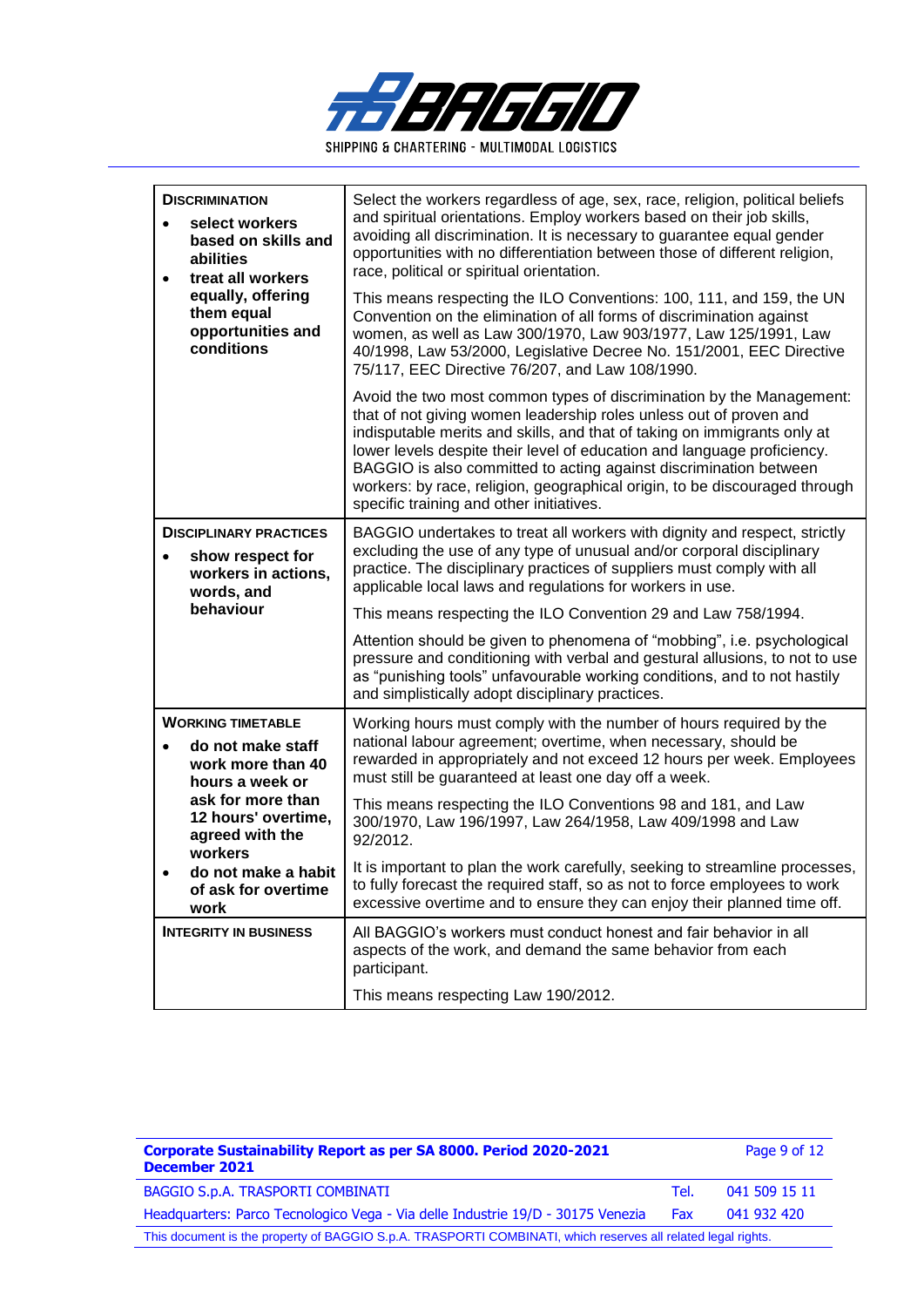

SHIPPING & CHARTERING - MULTIMODAL LOGISTICS

| <b>MANAGEMENT SYSTEM</b> | Suppliers of BAGGIO must be invited by the Management to commit to:<br>extending the knowledge of the requirements of standard SA 8000<br>and joining the same project to their own suppliers, being aware of<br>the need to develop culture and awareness on issues of social<br>accountability to make all efforts in this regard effective and efficient;<br>accurately and completely recording all the suppliers with whom they<br>interact on an ongoing basis to strengthen control along the supply<br>chain;<br>informing the company's internal staff on the requirements of the SA<br>8000:<br>if needed, making any corrective actions required. |
|--------------------------|--------------------------------------------------------------------------------------------------------------------------------------------------------------------------------------------------------------------------------------------------------------------------------------------------------------------------------------------------------------------------------------------------------------------------------------------------------------------------------------------------------------------------------------------------------------------------------------------------------------------------------------------------------------|
|--------------------------|--------------------------------------------------------------------------------------------------------------------------------------------------------------------------------------------------------------------------------------------------------------------------------------------------------------------------------------------------------------------------------------------------------------------------------------------------------------------------------------------------------------------------------------------------------------------------------------------------------------------------------------------------------------|

## **7. Objectives related to Occupational health and safety**

- Maintenance of certification in accordance with the standard UNI ISO 45001:2018.
- Continued health surveillance based on the health protocol by our Company Doctor.
- Monitoring data and information on any accidents, incidents and near misses.
- In-depth study of the implications on Occupational health and safety deriving from the use of smart working.

## **8. Child labour**

The company does not intend to use, or encourage the use of, child labour. Appropriate remedial plans are adopted to ensure support to children in situations defined as child labour. These plans mainly provide support to children to attend school and provide that they are not exposed to situations that are hazardous, unsafe or harmful to health, or liable to affect their harmonious development.

To facilitate the acquisition of specific skills and in collaboration with local Colleges and Universities, the company can receive boys and girls as interns. In the work in which they are employed, these young workers are not exposed to situations that are hazardous, unsafe or harmful to their health.

#### **9. Child Employees**

The company has no staff under the age of 16.

#### **10. Young Employees**

In compliance with current national and international regulations, BAGGIO has always advocated the importance of work as a means of growth and personal and professional development, and for acquiring technical skills. It has therefore always fostered bringing young people into the business world by offering internships and apprenticeships, which have favoured the acquisition of specific skills and their finding jobs. The assigned tasks have never exposed young workers to harmful or hazardous situations that could endanger their harmonious development.

| <b>Corporate Sustainability Report as per SA 8000. Period 2020-2021</b><br>December 2021                     | Page 10 of |               |  |
|--------------------------------------------------------------------------------------------------------------|------------|---------------|--|
| BAGGIO S.p.A. TRASPORTI COMBINATI                                                                            | Tel.       | 041 509 15 11 |  |
| Headquarters: Parco Tecnologico Vega - Via delle Industrie 19/D - 30175 Venezia                              | Fax        | 041 932 420   |  |
| This document is the property of BAGGIO S.p.A. TRASPORTI COMBINATI, which reserves all related legal rights. |            |               |  |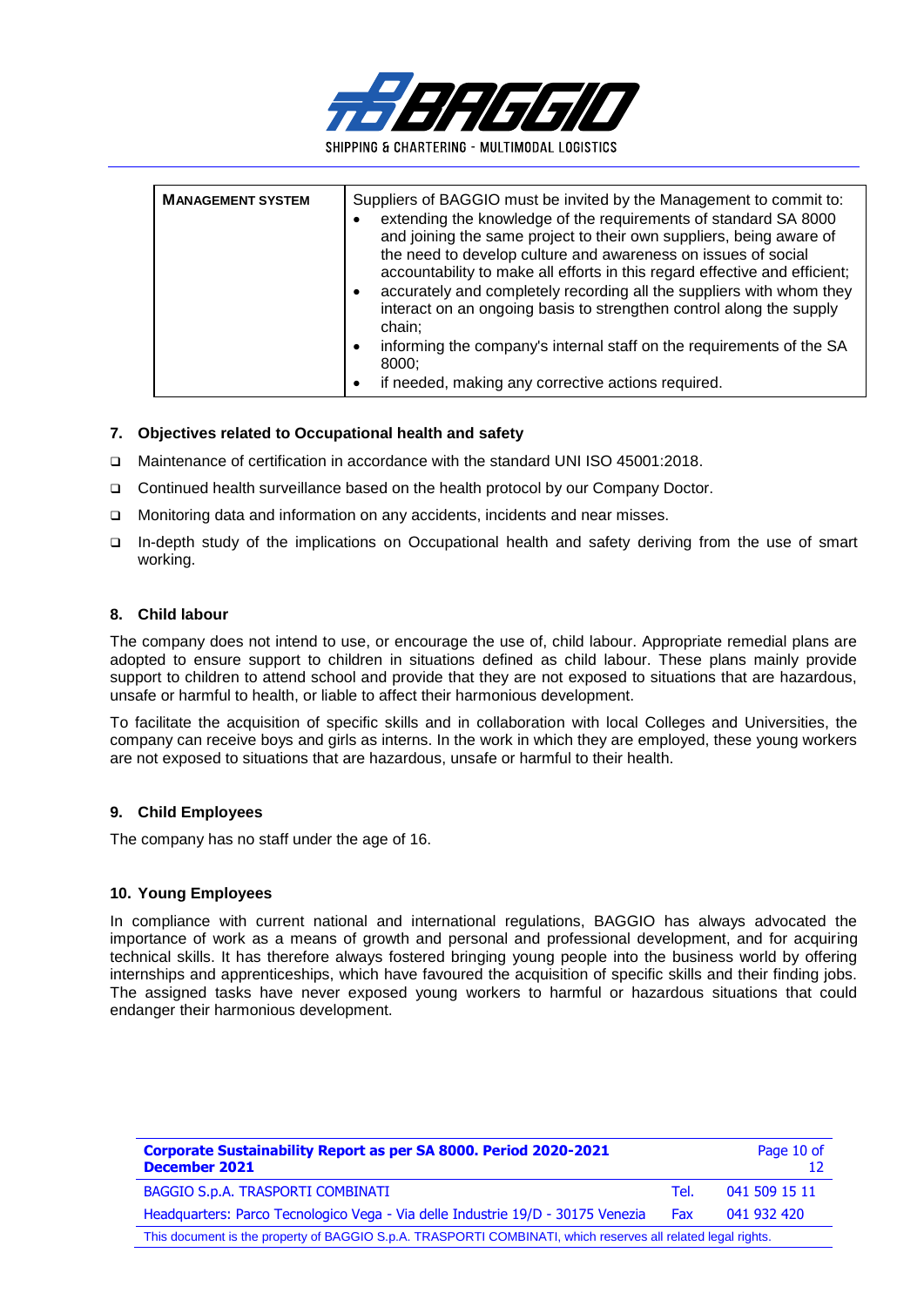

## **11. Forced or compulsory labour**

All those who work for the company do so voluntarily.

The company does not allow work done by those it employs to be extracted under the threat of any penalty. To ensure the fully voluntary nature of work supply, BAGGIO is committed to ensure that all workers are fully aware of their rights and duties pertaining to their employment contracts, copies of which are given to anyone who requests one.

# **12. Deposit**

No worker has ever left on deposit at the company any money or original documents.

## **13. Occupational diseases**

The phenomenon is effectively absent in BAGGIO. Cases of illnesses have never been found that were caused by poor conditions of safety or healthiness on BAGGIO's premises.

# **14. Prevention and training**

The improvement of health and safety indices is closely related to the prevention and awareness-raising activities, the organization of training courses, and the purchase and distribution of personal protective equipment.

#### **15. Occupational health and safety in the non-production areas of the company**

The attention of BAGGIO in the field of Occupational health and safety does not end in the production areas, but also extends to non-production ones (archives, storage rooms, toilets), which are assured safety and cleanliness.

# **16. Complaints**

No complaints have been reported of physical, verbal or sexual abuse from the company to workers or between workers (complaints can also be submitted anonymously, as illustrated in Sect. 5 of this document).

#### **17. Working timetable**

The ordinary working hours are Monday to Friday, from 08:30 to 12:30 and 14:00 to 18:00. The working week is 39 hours and is determined by the provisions of national sectoral collective agreement.

Possible changes in the distribution of hours during the week are agreed upon with the workers, as well as the planning of holidays, leave and permits.

Overtime work is carried out only during exceptional short circumstances which cannot be resolved by hiring new staff. Overtime is paid at 30% above the ordinary rate.

| <b>Corporate Sustainability Report as per SA 8000. Period 2020-2021</b><br><b>December 2021</b>              | Page 11 of |               |
|--------------------------------------------------------------------------------------------------------------|------------|---------------|
| BAGGIO S.p.A. TRASPORTI COMBINATI                                                                            | Tel.       | 041 509 15 11 |
| Headquarters: Parco Tecnologico Vega - Via delle Industrie 19/D - 30175 Venezia                              | Fax        | 041 932 420   |
| This document is the property of BAGGIO S.p.A. TRASPORTI COMBINATI, which reserves all related legal rights. |            |               |